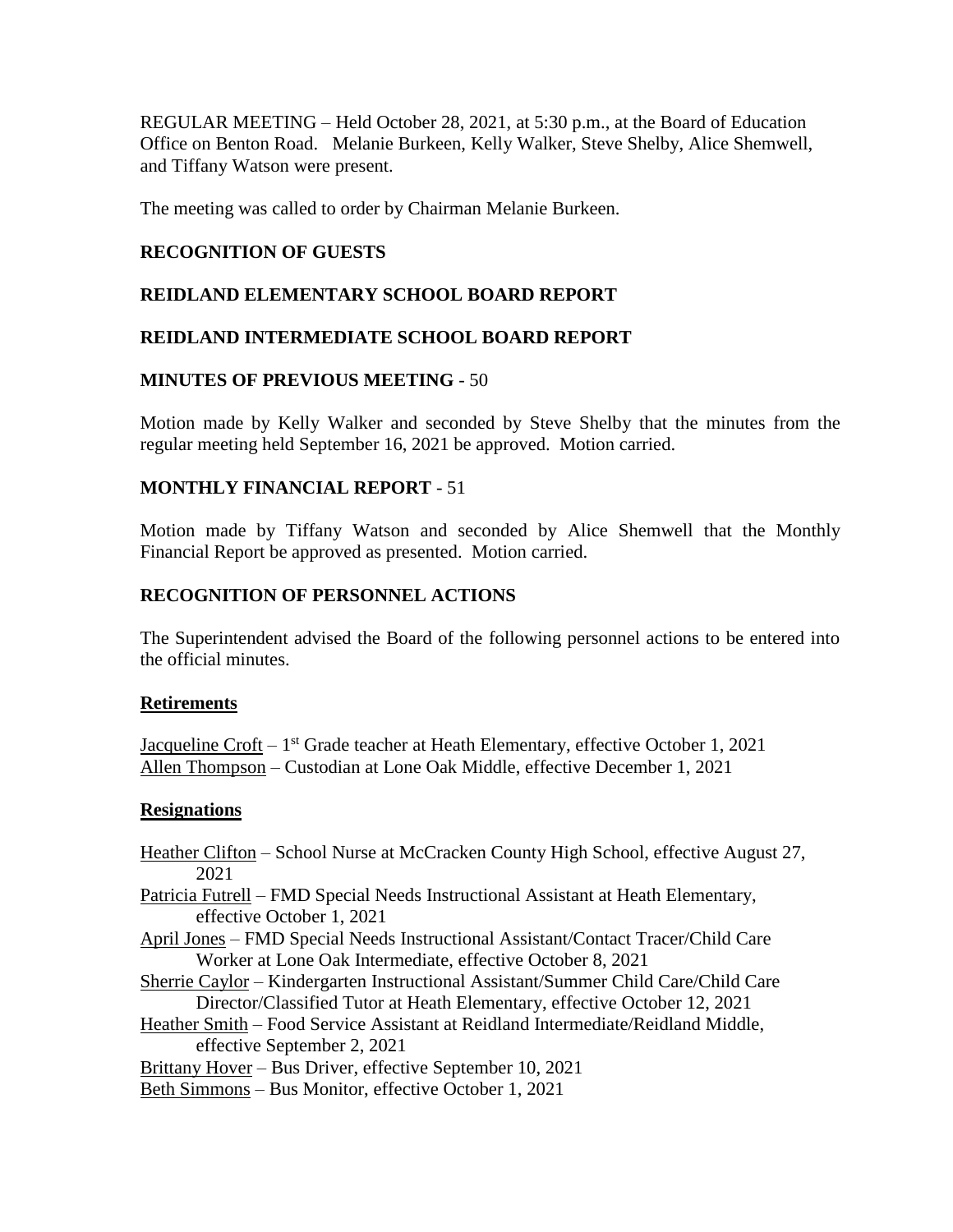## **Resignations cont'd**

Adena Lewis – ESS Coordinator at Lone Oak Elementary, effective September 14, 2021

Lucas Smith – Contact Tracer, effective September 13, 2021/Bus Driver, effective September 20, 2021

April Hancock – 21<sup>st</sup> CCLC Instructional Assistant at Heath Elementary, effective September 17, 2021

Dale Workman - Certified Tutor/Child Care Worker at Lone Oak Intermediate/ Districtwide, effective September 19, 2021

Loren Sutton - Classified Tutor at Hendron Lone Oak Elementary, effective September 21, 2021

Substitute Food Service Assistant – Jodi Simpson

Substitute Secretary – Percella Cox

Substitute Receptionist – Dale Workman

Substitute Teachers – JoEtta Bright, Dale Workman, William Perrin

# **Transfers**

- Emily Barks From .5 Special Education teacher/.5 RTI at Hendron Lone Oak Elementary to full-time Special Education teacher at Hendron Lone Oak Elementary, effective September 28, 2021
- Madisen Elrod From .5 Teacher/.5 Instructional Assistant at Concord Elementary to 3.75 hours Teacher/4 hours Instructional Assistant at Concord Elementary, effective August 30, 2021
- Jacklyn Tardy From .5 Special Education teacher/.5 Instructional Assistant at Lone Oak Elementary to full-time Special Education teacher at Lone Oak Elementary, effective September 28, 2021
- Deborah Wilson From Preschool Instructional Assistant to Lone Oak Elementary to FMD/SSE Special Needs Instructional Assistant at Lone Oak Elementary, effective September 20, 2021

Morgan Williams – Addition of one extra planning period at McCracken County High School, effective September 13, 2021 for the 2021-2022 school year

Terrence Shumpert – From full-time Student Case Worker at JDC/McCracken County High School to full-time Student Case Worker at McCracken County High School, effective August 1, 2021

# **Appointments**

- Tabitha Neal School Nurse, effective September 28, 2021 at a salary commensurate with the school nurse salary schedule
- Amy Smiley Part-time School Nurse, effective September 23, 2021 at a salary commensurate with the school nurse salary schedule
- Tiffany Shemwell McKinney-Vento Homeless Liaison, effective September 23, 2021 at a salary commensurate with the set rate for the position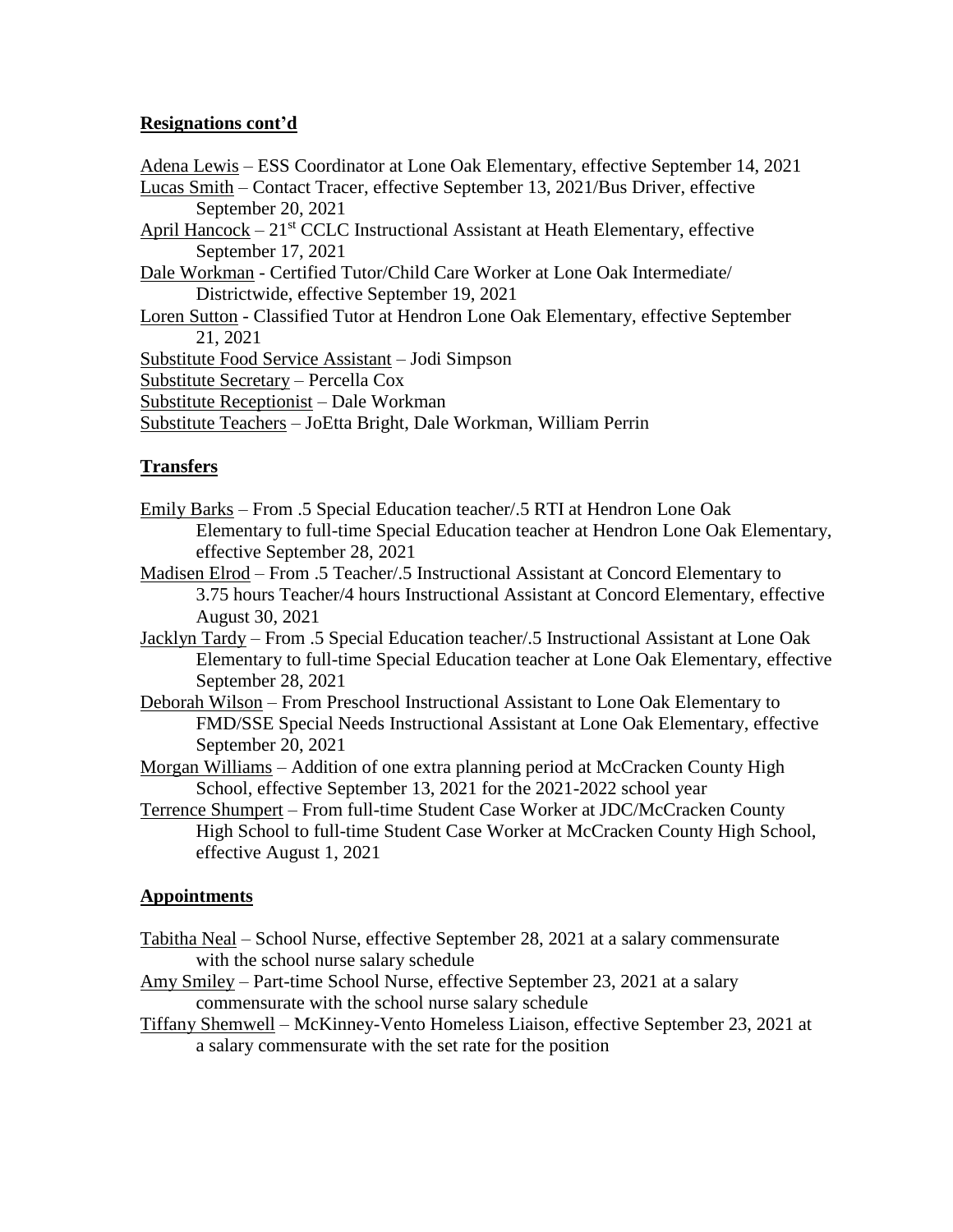#### **Appointments cont'd**

- Summer Warner Part-time Title I Instructional Assistant at Hendron Lone Oak Elementary, effective September 13, 2021 at a salary commensurate with the instructional assistant salary schedule
- Madison Simmons Part-time Title I Instructional Assistant at Hendron Lone Oak Elementary, effective September 20, 2021 at a salary commensurate with the instructional assistant salary schedule
- Krystal Lagarce FMD/SSE Special Needs Instructional Assistant at Hendron Lone Oak Elementary, effective September 22, 2021 at a salary commensurate with the instructional assistant salary schedule
- Allison Taylor Preschool Instructional Assistant at Lone Oak Elementary, effective October 13, 2021 at a salary commensurate with the instructional assistant salary schedule
- Tyler Smith Vehicle Mechanic, effective September 15, 2021 at a salary commensurate with the vehicle mechanic salary schedule
- Theresa Wray Food Service Assistant at Heath Middle, effective September 20, 2021 at a salary commensurate with the food service assistant salary schedule
- Alisha Winters Districtwide Food Service Assistant, effective October 12, 2021 at a salary commensurate with the food service assistant salary schedule
- Thomas Stamps Day-Time Custodian at McCracken County High School, effective September 9, 2021 at a salary commensurate with the custodian salary schedule
- David Ray .5 Evening Custodian at Reidland Elementary, effective September 14, 2021 at a salary commensurate with the custodian salary schedule
- Leesa Simmons Preschool Bus Driver, effective October 12, 2021 at a salary commensurate with the preschool bus driver salary schedule
- Dawn Thomas Bus Monitor, effective October 12, 2021 at a salary commensurate with the bus monitor salary schedule
- Alison Sanchez Yearbook Sponsor at Reidland Intermediate, effective September 7, 2021 at a salary commensurate with the increment salary schedule
- Andrew Ford JV Baseball Coach at McCracken County High School, effective September 3, 2021 at a salary commensurate with the increment salary schedule
- Tim Masthay Boys Co-Head Soccer Coach at McCracken County High School, effective September 14, 2021 at a salary commensurate with the increment salary schedule
- Jordan Wessels Boys/Girls Swim Coach at McCracken County High School, effective September 15, 2021 at a salary commensurate with the increment salary schedule
- Jacqueline Roof Level 1 Assistant Softball Coach at McCracken County High School, effective September 15, 2021 at a salary commensurate with the increment salary schedule
- Danny Leidecker Level 1 Assistant Softball Coach at McCracken County High School, effective September 20, 2021 at a salary commensurate with the increment salary schedule
- Brent Arnold Districtwide Middle School Assistant Football Coach, effective September 22, 2021 at a salary commensurate with the increment salary schedule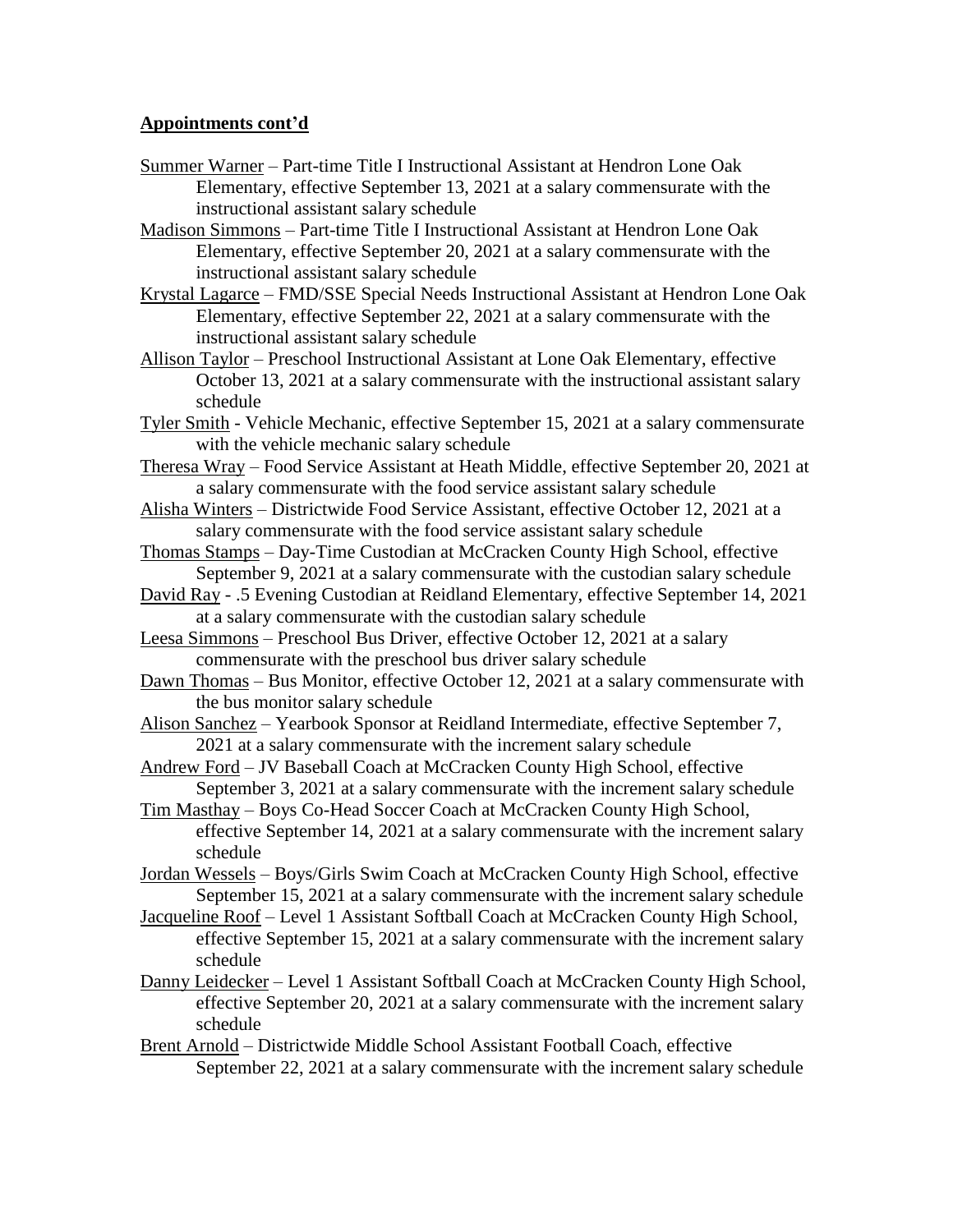## **Appointments cont'd**

- Sarah Campbell Level 1 & Level 3 Assistant Co-Ed Cheer Coach at McCracken County High School, effective October 13, 2021 at a salary commensurate with the increment salary schedule
- Genesis James Little Acorns Director at Lone Oak Elementary, effective September 15, 2021 at a salary commensurate with the set rate for the position
- Contact Tracers Khara Phelps, Brittany Payne, Kimberly Reeves
- ESS Coordinator Adena Lewis (Lone Oak Elementary)
- 21st CCLC Instructional Assistants Devany Griggs, Kelli Smallwood (Hendron Lone Oak Elementary)
- 21<sup>st</sup> CCLC Before/After School Instructional Assistant Michele Randis (Heath Elementary)
- 21<sup>st</sup> CCLC Before/After School Certified Tutor JoAnna Mounger (Reidland Elementary)
- 21<sup>st</sup> CCLC Certified Tutor Emily Olmeda (Reidland Intermediate)
- 21st CCLC Student Worker Kamari Wilson (Heath Middle); Abbey Moore (Hendron Lone Oak Elementary)
- RTI Certified Tutor Matthew Rickman (Reidland Intermediate)
- Certified Tutors Terri Barnett (Reidland Middle); Holly Hall, Jacklyn Tardy, Adena Lewis, Crystal Ballard, Anne Marie Whitis, Misty Collins, Angela Tabor (Lone Oak Elementary)
- Child Care Worker Anna Beck (Lone Oak Elementary Little Acorns)
- Student Workers Samantha Hunter, Preston Jenkins, Reese Bell (MCHS)
- Student Child Care Workers Sarah Warner, Elizabeth Collins (Concord Elementary)
- Summer Student Worker Ashley McDowell (McCracken County High School)
- Substitute Instructional Assistants Gabrielle Davis, Anna Adreon, Carra Vinegar
- Substitute Staff Support Secretary Grace Murray, Gabrielle Davis, Bridget Russell, Carra Vinegar
- Substitute Custodian- Marc Mavigliano
- Substitute Food Service Assistant Elizabeth Davison
- Substitute Bus Drivers Lucas Smith, Alisha Winters
- Substitute Teachers Erin Brantley, Rachel Gerke, Louis Myers, Rene Dawson, Caroline Jones, Susan Bretz, Sara Martin

# **ATTENDANCE REPORT**

The Attendance Report was presented.

#### **SUPERINTENDENT REPORT**

The Superintendent presented a report on district activities, as well as, updated data related to COVID.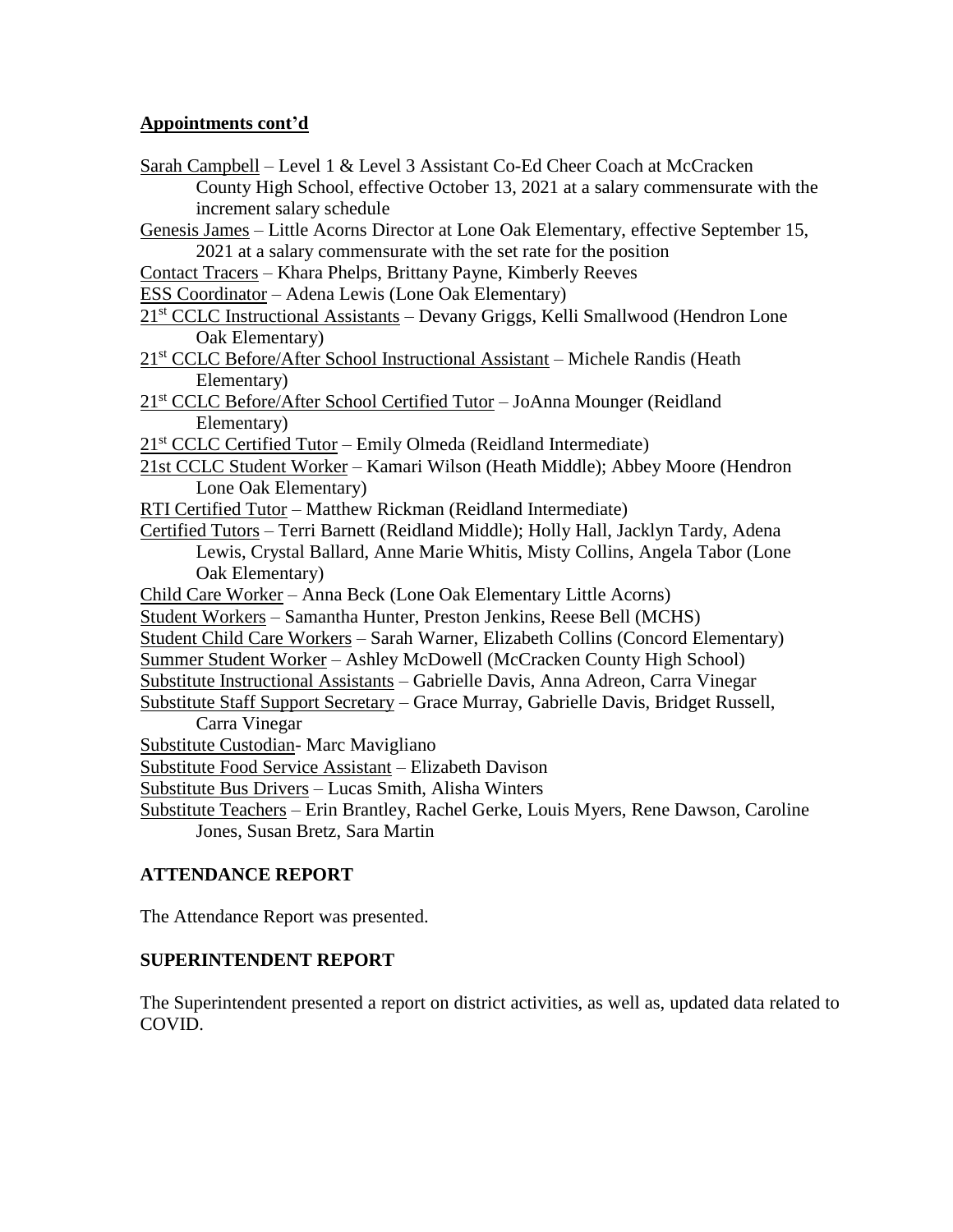## **BOARD OF EDUCATION REPORT**

No report was presented.

#### **CONSENT AGENDA** - 52

Motion made by Kelly Walker and seconded by Steve Shelby that items listed on the Consent Agenda be approved. Motion carried.

Approval of the Submission of 21<sup>st</sup> Century Grant Applications on behalf of Lone Oak Elementary, Lone Oak Middle, and Reidland Middle

Approved the submission of three  $21<sup>st</sup>$  Century grants.

Approval of the Submission of a Disney Broadway Junior Grant Application on behalf of Lone Oak Middle

Approved the submission of a Disney Broadway Junior grant application.

Approval of the Receipt of Dollar General Youth Literacy Grants on behalf of Lone Oak Intermediate and Reidland Intermediate

Approved the receipt of Dollar General Youth Literacy grants.

Approval of the Receipt of a \$25,000 State Farm Neighborhood Assist Grant on behalf of Reidland Middle School

Approved the receipt of a State Farm Neighborhood Assist grant.

IXL Learning

Approved the agreement between Concord Elementary School and IXL Learning.

Memorandum of Agreement between Lone Oak Elementary and Indiana Wesleyan University

Approved the Memorandum of Agreement between Lone Oak Elementary and Indiana Wesleyan University.

Contract between McCracken County High School and Walsworth Yearbooks

Approved the contract with MCHS and Walsworth Yearbooks.

Contract between Lone Oak Middle School and Duplicator Sales and Services, Inc.

Approved the equipment contract between Lone Oak Middle School and Duplicator Sales and Services, Inc.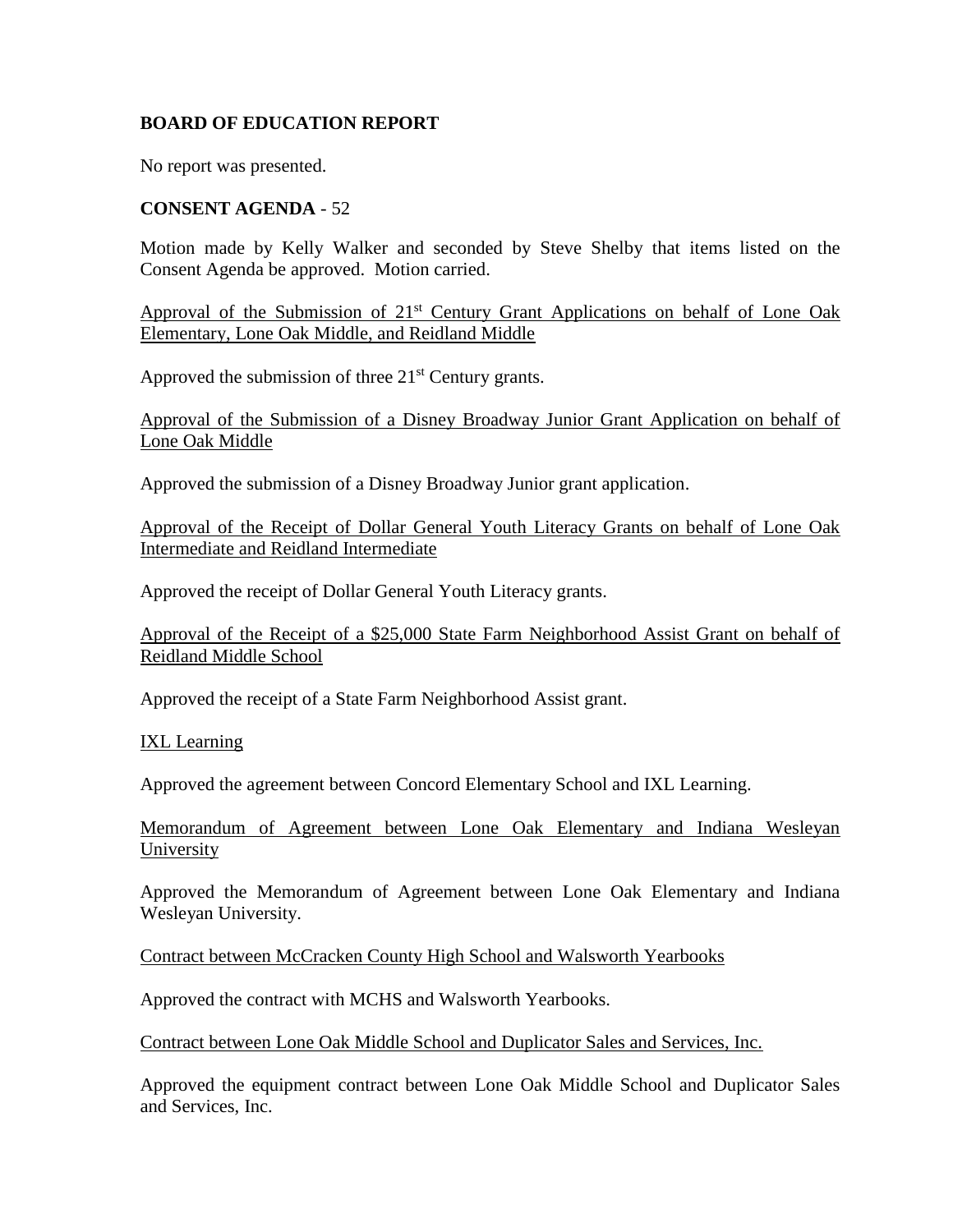## **Consent Agenda cont'd**

#### Selection of Nominees for the KSBA First Degree College Scholarship Program

Approved selecting nominees for the KSBA First Degree College Scholarship Program by a drawing conducted by the Superintendent and witnessed by members of the district leadership team.

#### Shortened School Week for a Student with Special Needs at Reidland Elementary

Approved the request for a shortened school week for a student with special needs at Reidland Elementary.

#### Bus Driver One-Time Fringe Benefit

Approved the one-time fringe benefit for bus drivers, as presented.

#### Request Approval of School Security Funds for FY21

Approved the School Security Funds for FY 2021.

#### Naming Rights Renewal

Approved the naming rights renewal by Marquette Transportation Company, LLC for Marquette Stadium, in the amount of \$200,000 payable in ten (10) equal annual installments for the period July 1, 2023 through June 30, 2033.

#### McCracken County High School Athletic Contest(s) Contracts

Approved the contracts for various athletic events on behalf of McCracken County High School, as presented.

#### Superintendent and Treasurer Financial Report

Reported on the monthly expenses from the Superintendent's and Treasurer's budgets.

Educational Field Trips

Approved the educational field trips as listed.

| <b>SCHOOL</b> | <b>ORGANIZATION</b>       | <b>DESTINATION</b> | <b>DATES</b>    |
|---------------|---------------------------|--------------------|-----------------|
|               |                           |                    |                 |
| <b>MCHS</b>   | Coed Cheer                | Bowling Green, KY  | 11/6            |
| <b>MCHS</b>   | Coed Cheer                | Lexington, KY      | $11/12 - 11/13$ |
| <b>MCHS</b>   | <b>Environmental Club</b> | Mammoth Cave, KY   | 11/30           |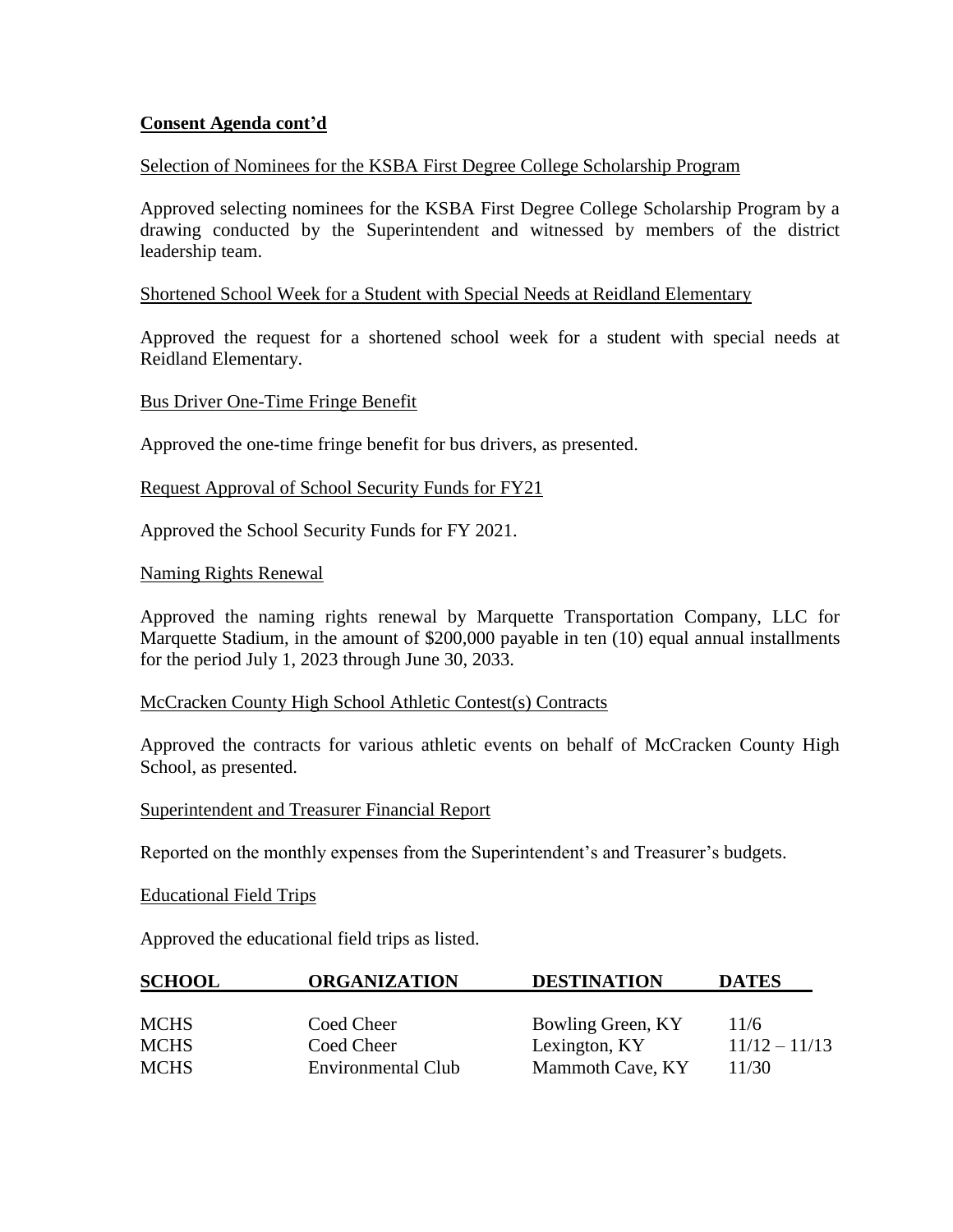## **Educational Field Trips cont'd**

#### **PRIOR APPROVAL**

| <b>SCHOOL</b> | <b>ORGANIZATION</b>  | <b>DESTINATION</b> | <b>DATES</b>  |
|---------------|----------------------|--------------------|---------------|
|               |                      |                    |               |
| <b>MCHS</b>   | Girls Golf           | Lexington, KY      | $9/17 - 9/19$ |
| <b>MCHS</b>   | <b>Cross Country</b> | Bardstown, KY      | 9/25          |
| <b>MCS</b>    | Girls Golf           | Bowling Green, KY  | $10/4 - 10/6$ |
| <b>MCHS</b>   | Boys Golf            | Bowling Green, KY  | $10/7 - 10/9$ |

#### **Schoolwide Fundraising Requests**

Approved the schoolwide fundraising requests as listed.

| <b>SCHOOL</b>         | <b>GROUP</b> | <b>PROJECT</b>        | <b>DATES</b>       |
|-----------------------|--------------|-----------------------|--------------------|
| Lone Oak Intermediate | Schoolwide   | <b>Yearbook Sales</b> | $1/1/22 - 2/28/22$ |

#### **PRIOR APPROVAL**

| <b>SCHOOL</b>         | <b>GROUP</b> | <b>PROJECT</b>          | <b>DATES</b> |
|-----------------------|--------------|-------------------------|--------------|
| Lone Oak Intermediate | Schoolwide   | <b>Fall Picture Day</b> | 9/28/21      |
| Lone Oak Intermediate | Schoolwide   | Music/Bingo Night       | 9/30/21      |
| Lone Oak Intermediate | Schoolwide   | Monster Mash Dash       | 10/29        |

Leave of Absence

Approved the following leaves of absence:

- Johnna Young extension of medical leave of absence, effective through December 4, 2021
- Nancy Jo Matlock medical leave of absence, effective August 23, 2021 and extending until further notice
- Teresa Grubbs medical leave of absence, effective August 24, 2021 and extending until further notice
- Gwen Watson medical leave of absence, effective August 23, 2021 and extending until further notice
- Janice Weitlauf medical leave of absence, effective September 9, 2021 and extending through October 11, 2021
- Donna Reynolds-Hofer extension of medical leave of absence, effective through October 15, 2021

Nancy Pippin – extension of medical leave of absence, effective through October 8, 2021

Kelsey Bivens – medical leave of absence, effective October 22, 2021 and extending for a period of eleven days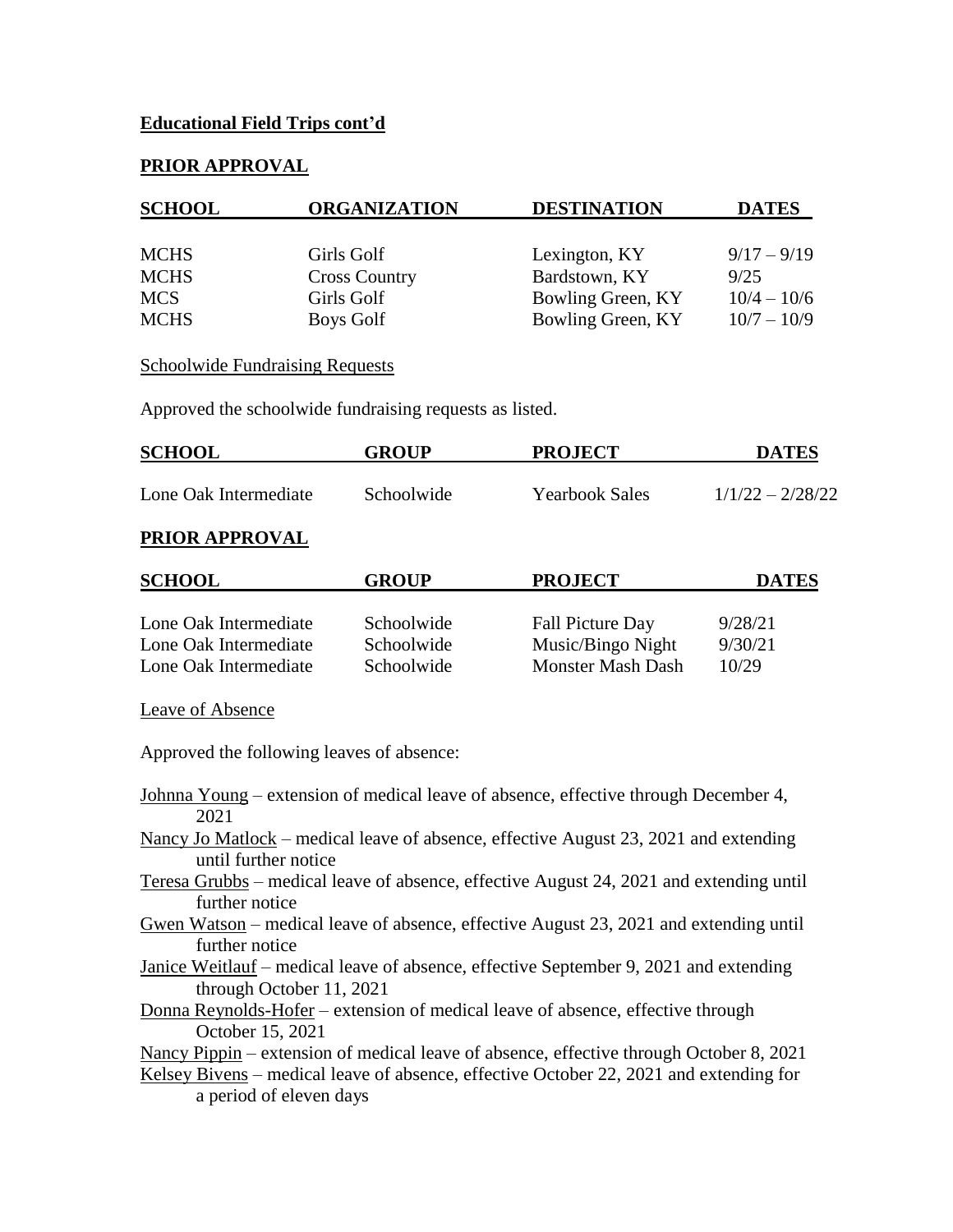#### **Leave of Absence cont'd**

- Adrena Wooley medical leave of absence, effective September 3, 2021 and extending through September 13, 2021
- Terrina Dixon medical leave of absence, effective September 24, 2021 and extending through October 25, 2021
- Wendy Turnage maternity leave of absence, effective November 1, 2021 and extending through January 3, 2022
- Regina Nutt medical leave of absence, effective October 5, 2021 and extending through October 19, 2021

## **Pre-Approved Leave of Absence**

#### **2020**

Taylor Follis – November 12, 13, 16, 17, 18

## **2021**

Adrena Wooley – August 26, 27, 30, 31, September 1, 2 Bonnie Carrico – February 16, 17, 18, 19, 22, 23, 24 Tara Byers – August 11, 12, 13, 16, 17, 18, 19, 20 Loretta Wallace – August 16 (1/2 day), 17, 18, 19, 20, 23 Kelley Renfrow – August 9, 10 11, 12, 13, 16, 17 Amy Thorning – August 3, 4, 5, 6, 9, 10, 11, 12, 13, 16 Adia Mudd – August 11, 12, 13, 16, 17, 18, 19, 20 Daniel Athenas – July 30, August 2, 3, 4, 5, 6, 9, 10, 11, 12, 13 Robert Trefil – August 9, 10, 11, 12, 13 Ashley Gray – August 11, 12, 13, 16, 17 Emily Smock – August 9, 10, 11, 12, 13, 16 Megan Hall – August 2, 3, 4, 5, 6 Adena Lewis – August 16, 17, 18, 19, 20, 23, 24, 25, 26, 27 Andres Diaz – August 17, 18, 19, 20, 23, 24 Janie Mannon – April 22, 23, 26, 27, 28, 29, 30 and August 19, 20, 23, 24, 25 Terrence Shumpert – August 10, 11, 12, 13, 16, 17, 18, 19 Forrest Smith – August 16, 17, 18, 19, 20 Betty Willett – August 9, 10, 11, 12, 13 Jessica Romaine – August 17, 18, 19, 20, 23, 24, 25, 26 Sal Patterson – August 20, 23, 24, 25, 26 Victoria Cope – August 23, 24, 25, 26, 27, 30, 31 Samantha Heath – August 13, 16, 17, 18, 19, 20, 23, 24 Stephanie Thaggard – August 13, 16, 17, 18, 19, 20, 23, 24, 25, 26, 27 Cerease McMurtry – August 9, 10, 11, 12, 13, 16, 17, 19, 20 Jessica Holder – August 19, 20, 23, 24, 25 John Howard – August 18, 19, 20, 23, 24, 25 Marie Braboy – August 19, 20, 23, 24, 25, 26, 27 Michelle Key-Byas – August 16, 17, 18, 19, 20, 23, 24, 25, 26, 27 Mandi Lee – August 9, 10, 11, 12, 13, 16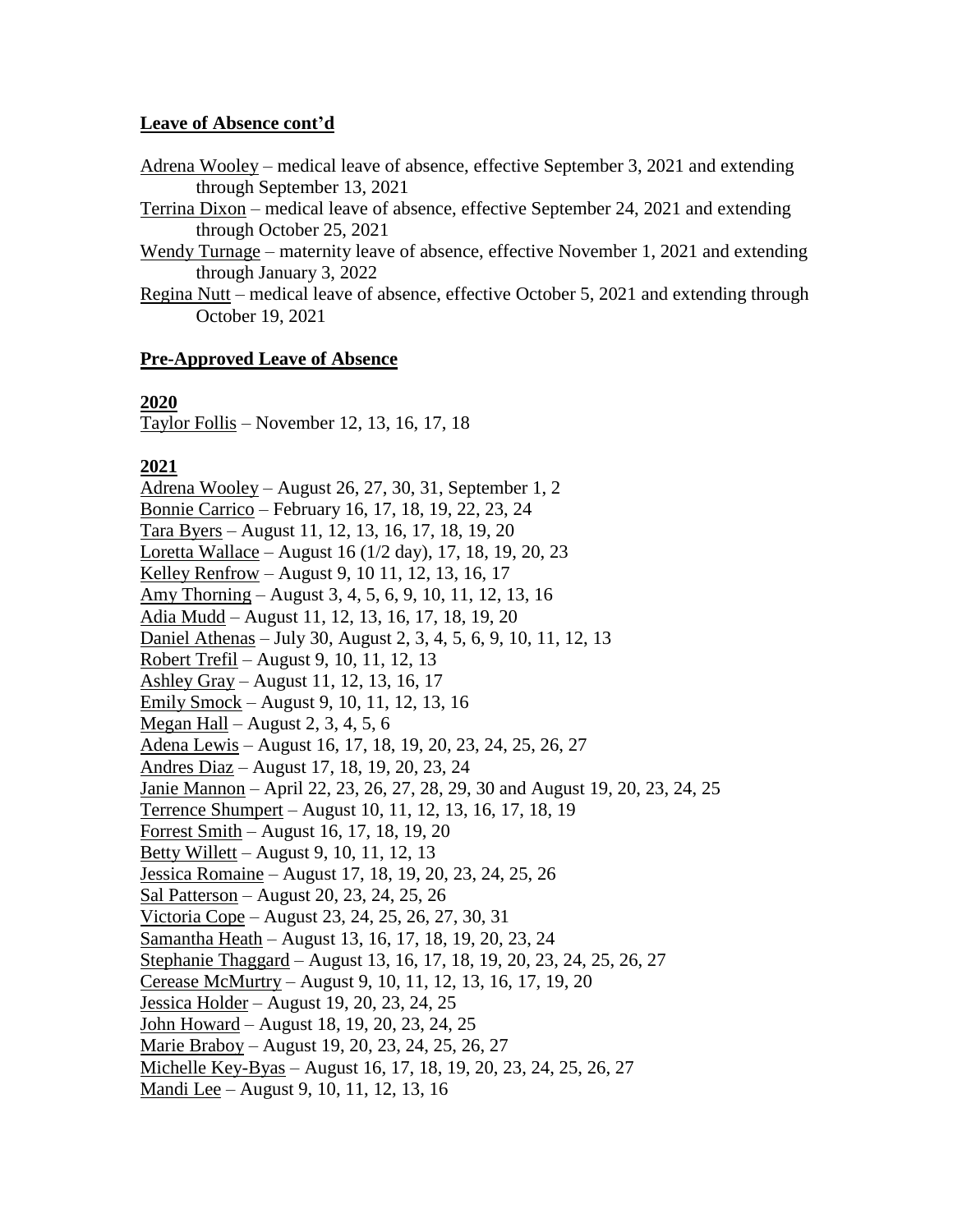## **Pre-Approved Leave of Absence cont'd**

John Hudson – August 10, 11, 12, 13, 16, 17, 18, 19, 20 Angela McClain – August 18, 19, 20, 23, 24, 25, 26

## **2020-2021 McCRACKEN COUNTY SCHOOLS INTERNAL ANNUAL FINANCIAL REPORT** - 53

Motion made by Steve Shelby and seconded by Tiffany Watson to approve accepting the 2020-2021 internal annual financial report. Motion carried.

## **2020-2021 McCRACKEN COUNTY SCHOOLS EXTERNAL ANNUAL FINANCIAL REPORT** - 54

Motion made by Kelly Walker and seconded by Tiffany Watson to approve accepting the 2020-2021 external annual financial report. Motion carried.

## **VACCINE INCENTIVE STIPEND** - 55

Motion made by Kelly Walker and seconded by Steve Shelby to approve the vaccine incentive stipend and district match, as presented. Motion carried.

## **COVID CONTINUATION PLAN** - 56

Motion made by Steve Shelby and seconded by Alice Shemwell to update the COVID Plan as it relates to quarantines and universal masking matrix, as presented. Motion carried.

#### **APPROVAL OF SECURITY CAMERAS AND DVR BID FOR DISTRICT** - 57

Motion made by Kelly Walker and seconded by Tiffany Watson to accept the bid proposal from Data Link for security cameras and systems for Heath Elementary, Heath Middle, Open Campus, Concord Elementary, Reidland Elementary, Reidland Middle, and Reidland Intermediate, as presented. Motion carried.

## **REQUEST APPROVAL TO PURCHASE 2022 SCHOOL BUSES AS FOLLOWS: 12 REGULAR ED (TYPE C) BUSES WITH OPTIONAL EQUIPMENT AND AIR CONDITIONING AND 2 SPECIAL NEEDS BUSES WITH OPTIONAL EQUIPMENT AND AIR CONDITIONING** - 58

Motion made by Steve Shelby and seconded by Alice Shemwell to approve the purchase of twelve (12) new Regular Ed and two (2) Special Needs buses with optional equipment and air conditioning, as presented. Motion carried.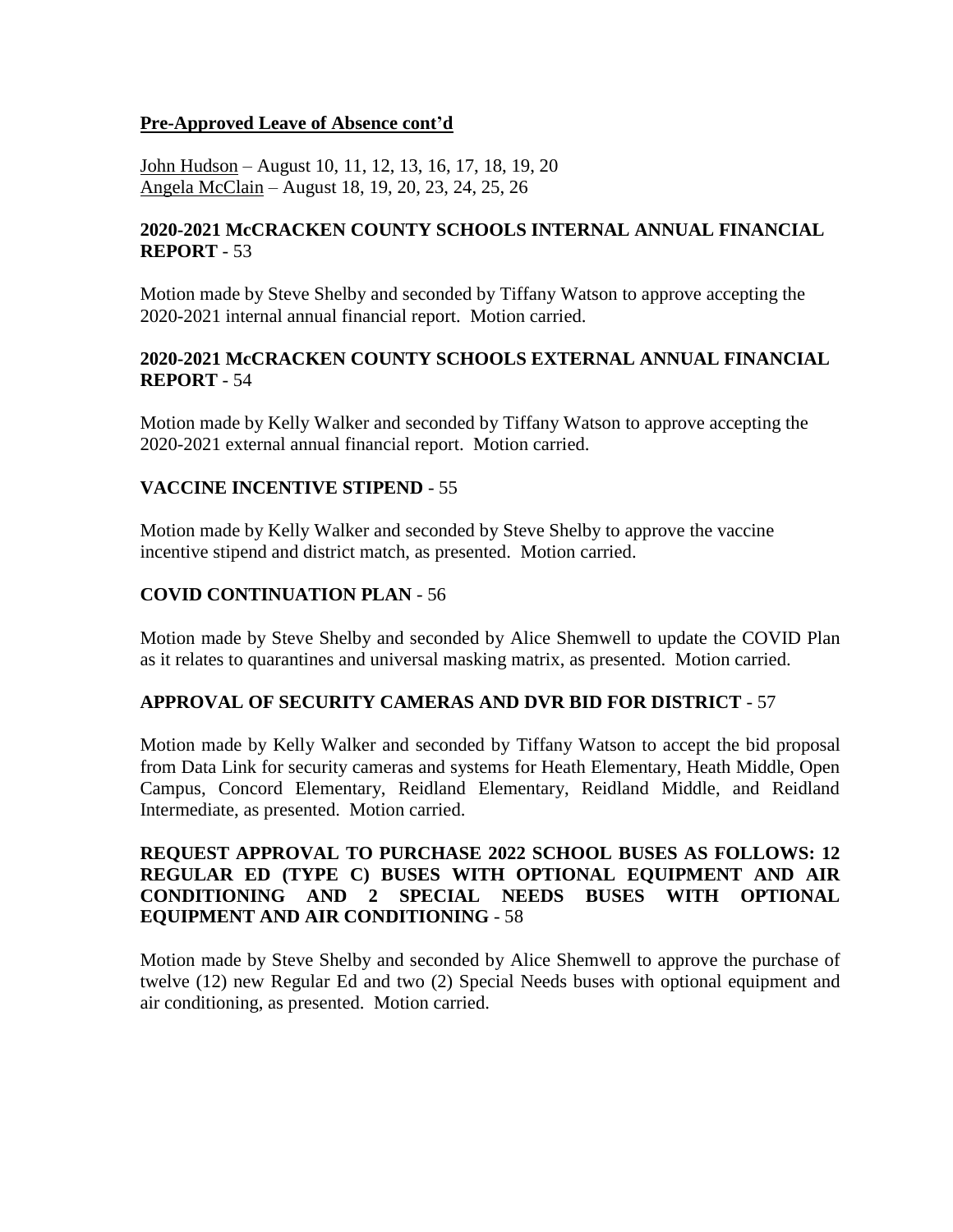## **REQUEST APPROVAL OF KISTA PARTICIPATION RESOLUTION FOR 2022 BUS PURCHASE FINANCING** - 59

Motion made by Kelly Walker and seconded by Steve Shelby to approve the resolution to participate in 2022 KISTA bus financing. Motion carried.

#### **REQUEST APPROVAL OF THE REVISED CONCORD ELEMENTARY SCHOOL SECURE ENTRANCE VESTIBULE BG-1 DOCUMENTS** - 60

Motion made by Steve Shelby and seconded by Tiffany Watson to approve the revised Concord Elementary School secure entrance vestibule BG-1 documents for submittal to the Division of Facilities Management. Motion carried.

## **REQUEST FOR AUTHORIZATION TO ENTER INTO A CONTRACT INCLUDING REVISED BG-1 WITH ICI MECHANICAL, LLC FOR THE HENDRON LONE OAK ELEMENTARY SCHOOL COOLING TOWER REPLACEMENT PROJECT** - 61

Motion made by Kelly Walker and seconded by Alice Shemwell to approve entering into a contract with ICI Mechanical, LLC and revising the BG-1 for the Hendron Lone Oak Elementary School cooling tower replacement project. Motion carried.

# **REQUEST FOR AUTHORIZATION TO ENTER INTO A CONTRACT INCLUDING REVISED BG-1 WITH ICI MECHANICAL, LLC FOR THE REIDLAND MIDDLE SCHOOL CHILLER REPLACEMENT PROJECT** - 62

Motion made by Alice Shemwell and seconded by Tiffany Watson to approve entering into a contract with ICI Mechanical, LLC and revising the BG-1 for the Reidland Middle School chiller replacement project. Motion carried.

# **REQUEST FOR AUTHORIZATION TO ENTER INTO A CONTRACT INCLUDING REVISED BG-1 WITH ICI MECHANICAL, LLC FOR THE HEATH ELEMENTARY SCHOOL CHILLER REPLACEMENT PROJECT** - 63

Motion made by Steve Shelby and seconded by Alice Shemwell to approve entering into a contract with ICI Mechanical, LLC and revising the BG-1 for the Heath Elementary School chiller replacement project. Motion carried.

## **REQUEST FOR PERMISSION TO ENTER INTO A CONTRACT WITH PFGW FOR THE OLD LONE OAK MIDDLE SCHOOL TO LONE OAK INTERMEDIATE SCHOOL RENOVATION PROJECT** - 64

Motion made by Kelly Walker and seconded by Tiffany Watson to approve entering into a contract with PFGW for the old Lone Oak Middle School to Lone Oak Intermediate School renovation project. Motion carried.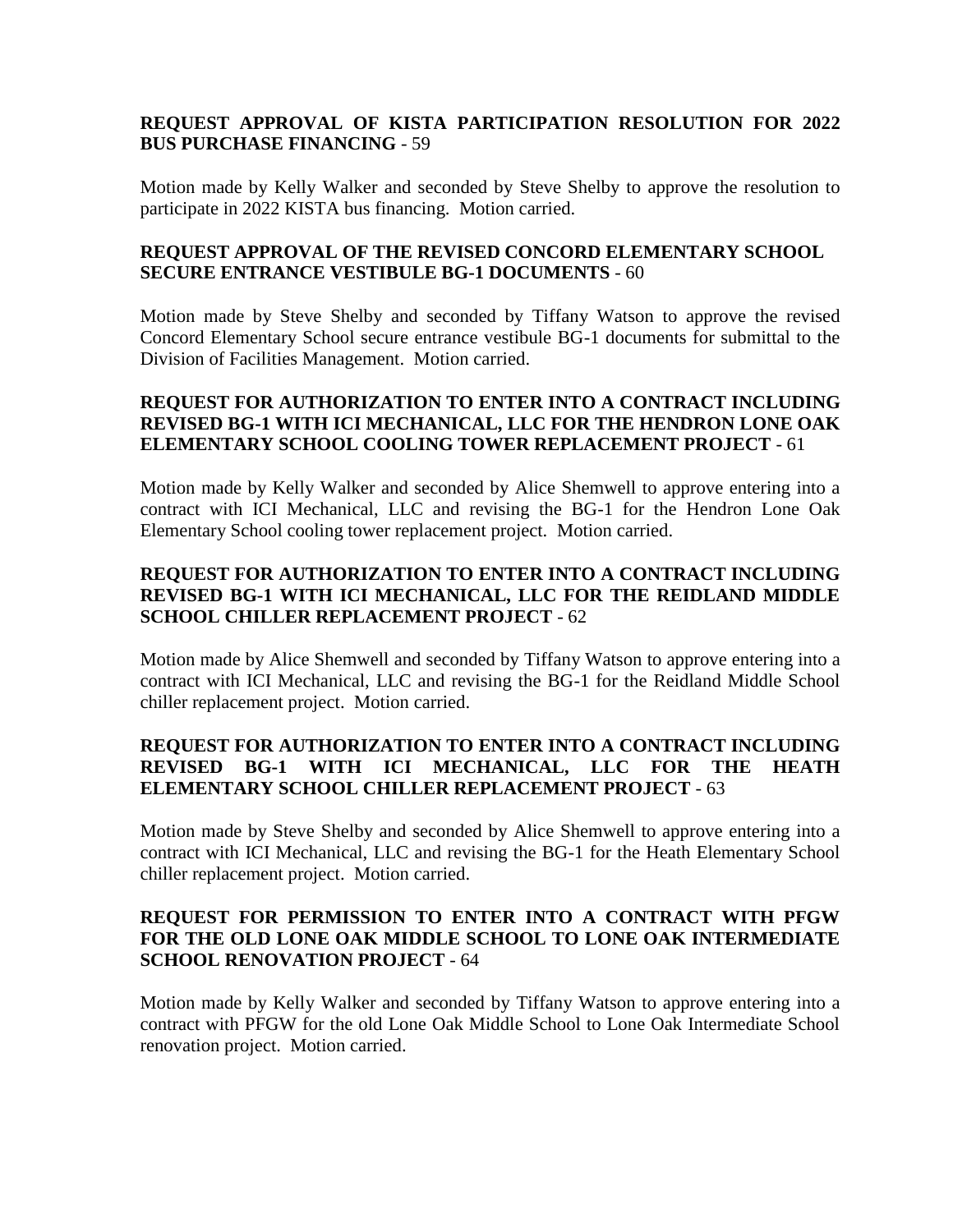## **REQUEST APPROVAL OF THE OLD LONE OAK MIDDLE SCHOOL TO LONE OAK INTERMEDIATE SCHOOL RENOVATION BG-2 DOCUMENTS** - 65

Motion made by Tiffany Watson and seconded by Steve Shelby to approve the Lone Oak Middle School to Lone Oak Intermediate School renovation BG-2 documents for submittal to the Division of Facilities Management. Motion carried.

## **REQUEST APPROVAL OF THE OLD LONE OAK MIDDLE SCHOOL TO LONE OAK INTERMEDIATE SCHOOL RENOVATION BG-3 DOCUMENTS** - 66

Motion made by Steve Shelby and seconded by Kelly Walker to approve the old Lone Oak Middle School to Lone Oak Intermediate School renovation BG-3 document for submittal to the Division of Facilities Management. Motion carried.

#### **AMEND AGENDA ITEM** - 67

Motion made by Steve Shelby and seconded by Alice Shemwell to amend Item P to reflect the wording "schematic" in place of "construction." Motion carried.

## **REQUEST APPROVAL OF THE OLD LONE OAK MIDDLE SCHOOL TO LONE OAK INTERMEDIATE SCHOOL RENOVATION SCHEMATIC DOCUMENTS** - 68

Motion made by Tiffany Watson and seconded by Alice Shemwell to approve the old Lone Oak Middle School to Lone Oak Intermediate School renovation schematic documents for submittal to the Division of Facilities Management. Motion carried.

#### **AMEND AGENDA ITEMS** - 69

Motion made by Kelly Walker and seconded by Steve Shelby to amend Items Q and U to reflect the wording "Marcum Engineering" in place of "Bacon Farmer Workman Engineering." Motion carried.

# **REQUEST FOR PERMISSION TO ENTER INTO A CONTRACT WITH MARCUM ENGINEERING FOR THE HEATH MIDDLE SCHOOL GYMNASIUM HVAC** - 70

Motion made by Steve Shelby and seconded by Tiffany Watson to approving entering into a contract with Marcum Engineering for the Heath Middle School Gymnasium HVAC project. Motion carried.

# **REQUEST APPROVAL OF THE HEATH MIDDLE SCHOOL GYMNASIUM HVAC BG-2 DOCUMENTS** - 71

Motion made by Steve Shelby and seconded by Kelly Walker to approve the Heath Middle School Gymnasium HVAC BG-2 documents for submittal to the Division of Facilities Management. Motion carried.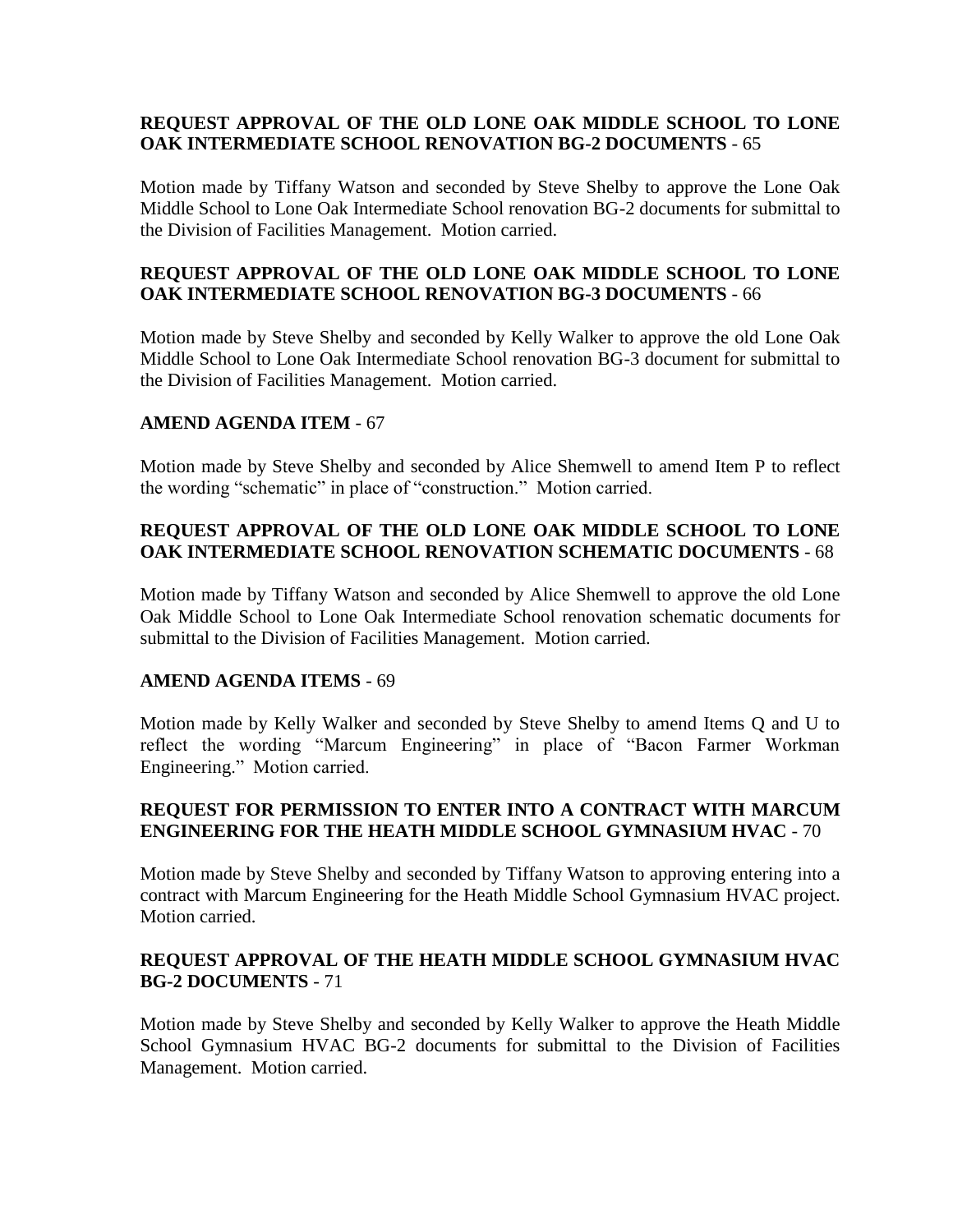# **REQUEST APPROVAL OF THE PROPOSED HEATH MIDDLE SCHOOL GYMNASIUM HVAC BG-3 DOCUMENTS** - 72

Motion made by Tiffany Watson and seconded by Alice Shemwell to approve the proposed Heath Middle School Gymnasium HVAC BG-3 document for submittal to the Division of Facilities Management. Motion carried.

## **REQUEST APPROVAL OF THE HEATH MIDDLE SCHOOL GYMNASIUM HVAC SCHEMATIC DRAWINGS** - 73

Motion made by Kelly Walker and seconded by Steve Shelby to approve the Heath Middle School Gymnasium HVAC schematic drawings for submittal to the Division of Facilities Management. Motion carried.

## **REQUEST FOR PERMISSION TO ENTER INTO A CONTRACT WITH MARCUM ENGINEERING FOR THE REIDLAND MIDDLE SCHOOL GYMNASIUM HVAC** - 74

Motion made by Alice Shemwell and seconded by Steve Shelby to approving entering into a contract with Marcum Engineering for the Reidland Middle School Gymnasium HVAC project. Motion carried.

## **REQUEST APPROVAL OF THE REIDLAND MIDDLE SCHOOL GYMNASIUM HVAC BG-2 DOCUMENTS** - 75

Motion made by Tiffany Watson and seconded by Alice Shemwell to approve the Reidland Middle School Gymnasium HVAC BG-2 documents for submittal to the Division of Facilities Management. Motion carried.

# **REQUEST APPROVAL OF THE PROPOSED REIDLAND MIDDLE SCHOOL GYMNASIUM HVAC BG-3 DOCUMENTS** - 76

Motion made by Kelly Walker and seconded by Alice Shemwell to approve the proposed Reidland Middle School Gymnasium HVAC BG-3 document for submittal to the Division of Facilities Management. Motion carried.

## **REQUEST APPROVAL OF THE REIDLAND MIDDLE SCHOOL GYMNASIUM HVAC SCHEMATIC DRAWINGS** - 77

Motion made by Alice Shemwell and seconded by Tiffany Watson to approve the Reidland Middle School Gymnasium HVAC schematic drawings for submittal to the Division of Facilities Management. Motion carried.